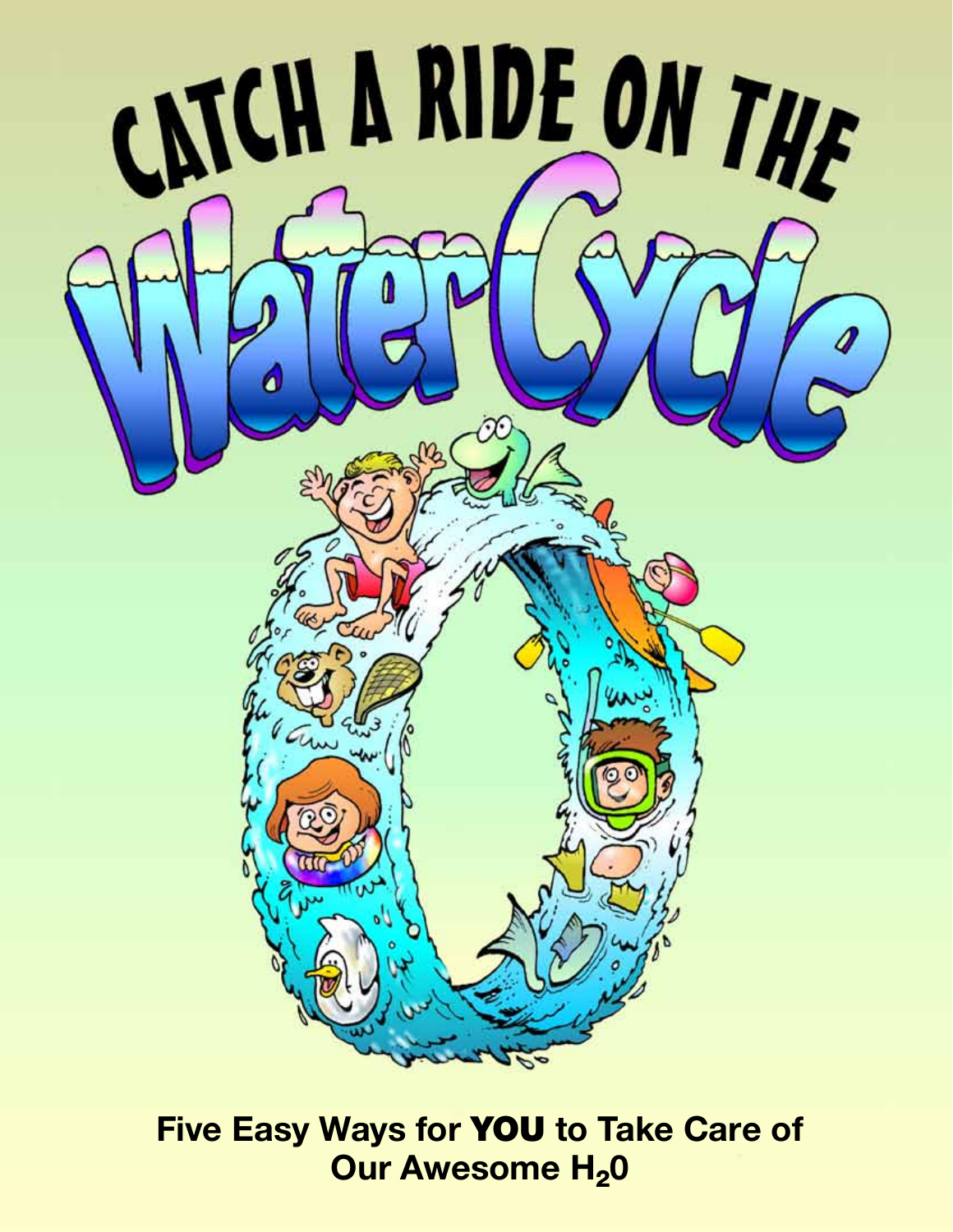

After you flush the toilet or pull a plug on a drain, the dirty water goes to a special place for wastewater treatment or water recycling, where it is cleaned and put back into the environment. After it is cleaned up, it can be recycled in ways like watering plants and grass. Or it is put back into nearby lakes, rivers or other water and can be used again before making its way to the ocean. It can also evaporate and return as rain somewhere else in the world. Water is used over and over again, and it's important to keep it clean because living things, including people, animals, trees, flowers, and fish, need water to live.

While trained workers are cleaning our water all the time, there are lots of things kids can do for a greener, cleaner neighborhood. Here are a few ways you can help protect our awesome water.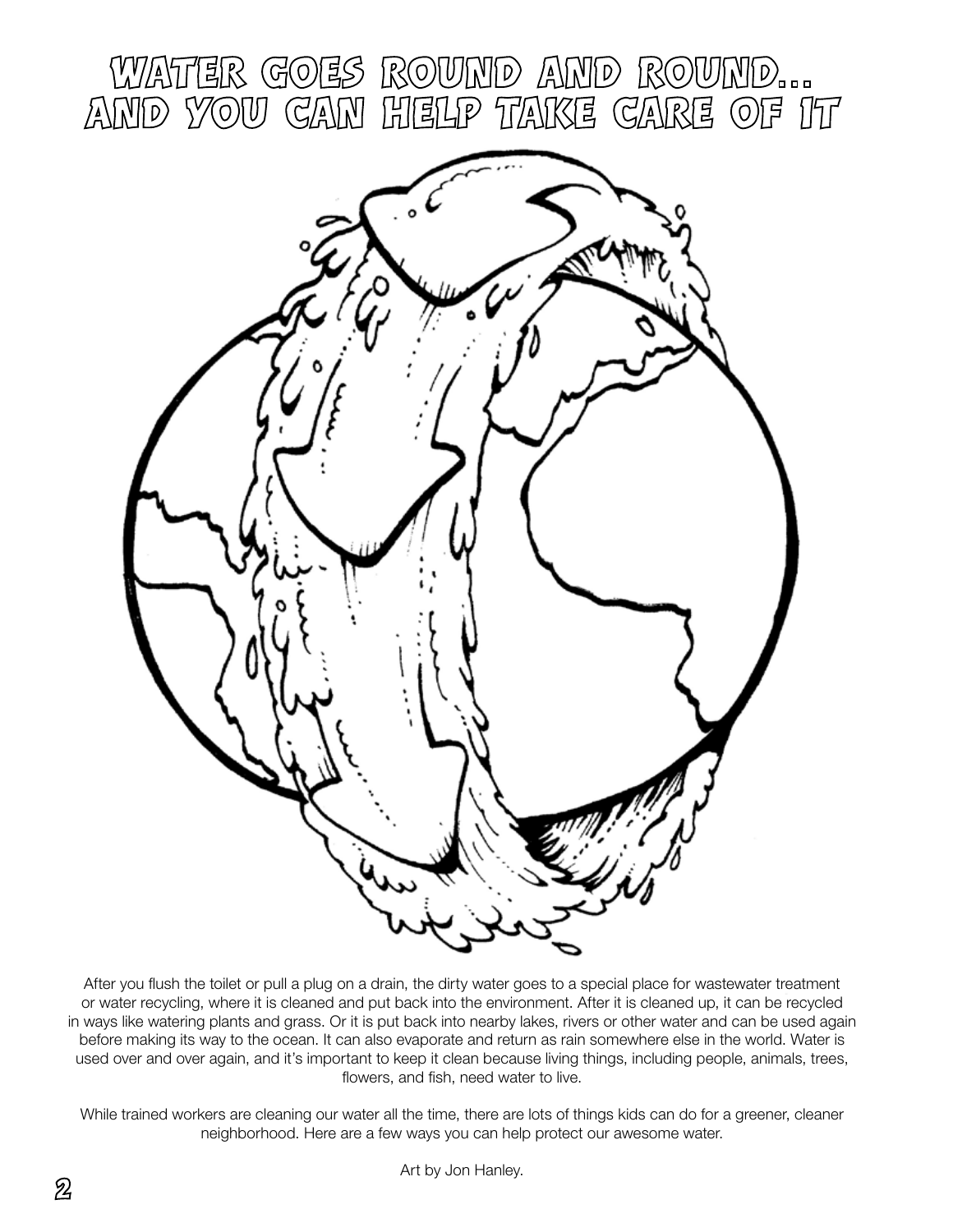DO PICK UP THE POO



Pet waste hurts your watershed when it's washed into storm drains, streams, and other water. It's one kind of pollution that can be easily fixed.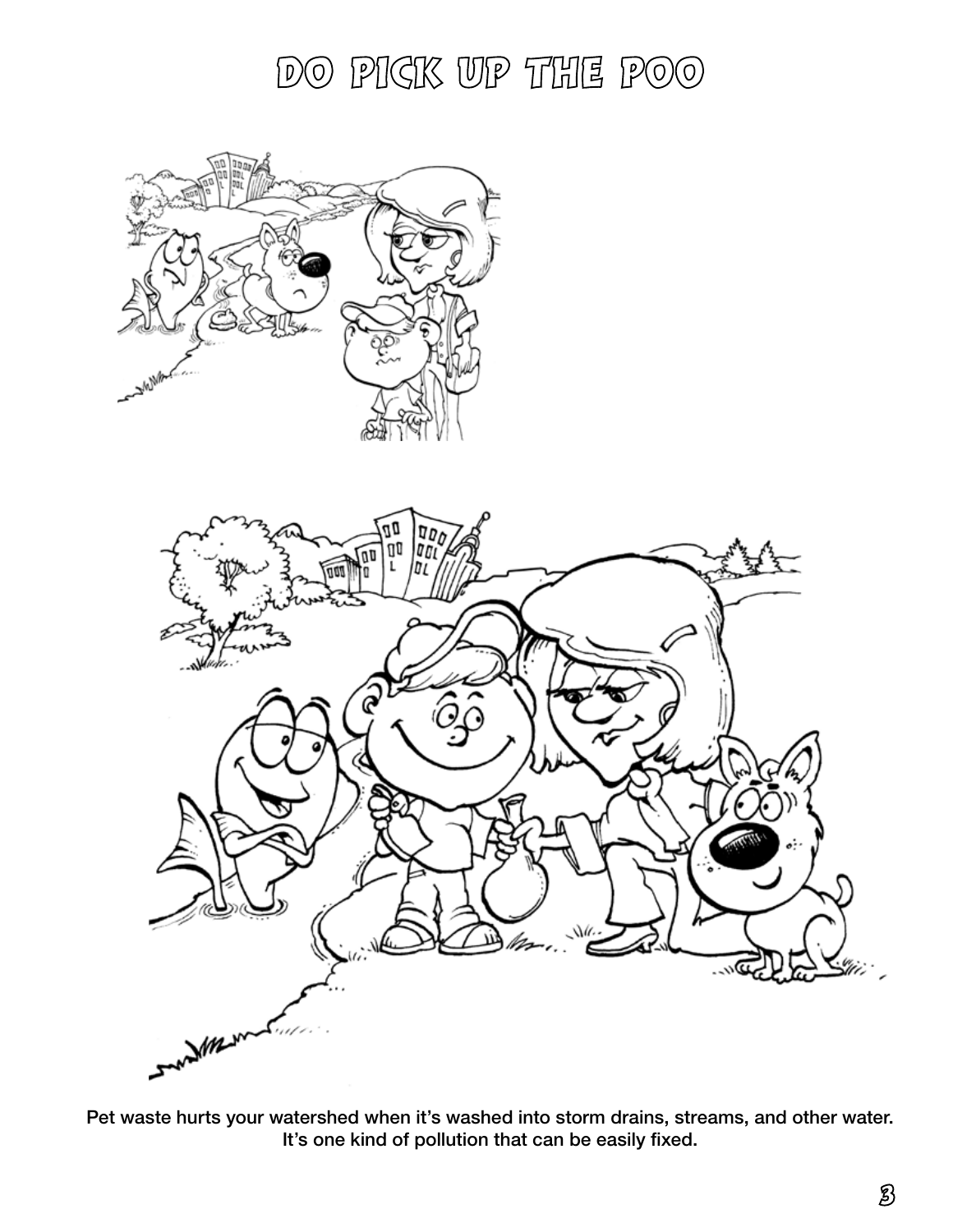## SAVE WATER FOR LATER





Like all living things, gardens need water, but sometimes there's not enough. If you can save rain in a barrel, you'll have water when you need it.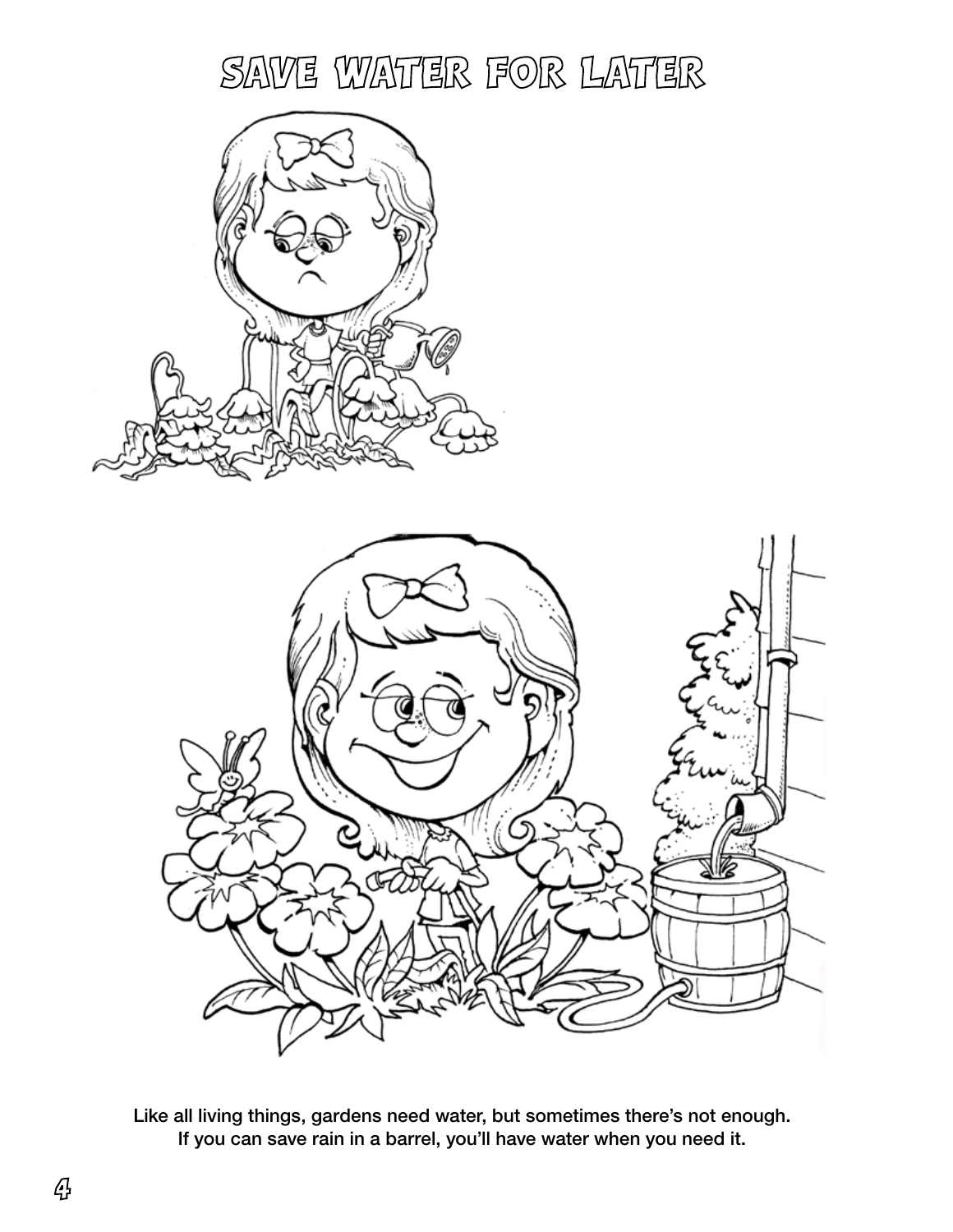DON'T WASTE WATER





The world only has so much water, and we should be careful so there's enough for everyone. If you are not using water, turn it off.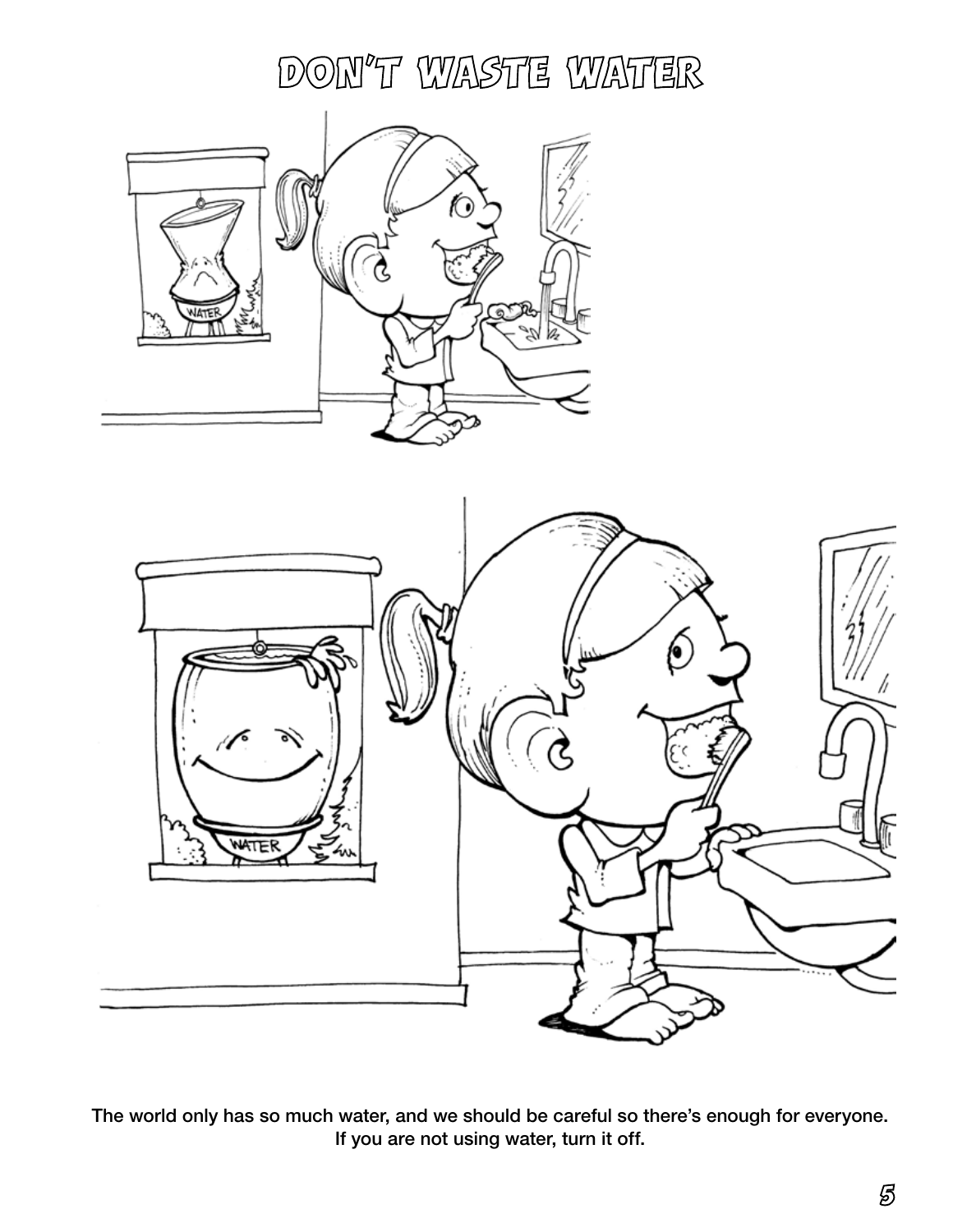PUT THE RIGHT STUFF IN TOILETS





When the wrong thing is flushed, you can stop up the toilet or cause flooding. Anything made of metal, plastic or rubber, as well as wastepaper and other trash should be placed in a trash can. You know what belongs in the toilet! Everything else should be recycled, or thrown away as trash.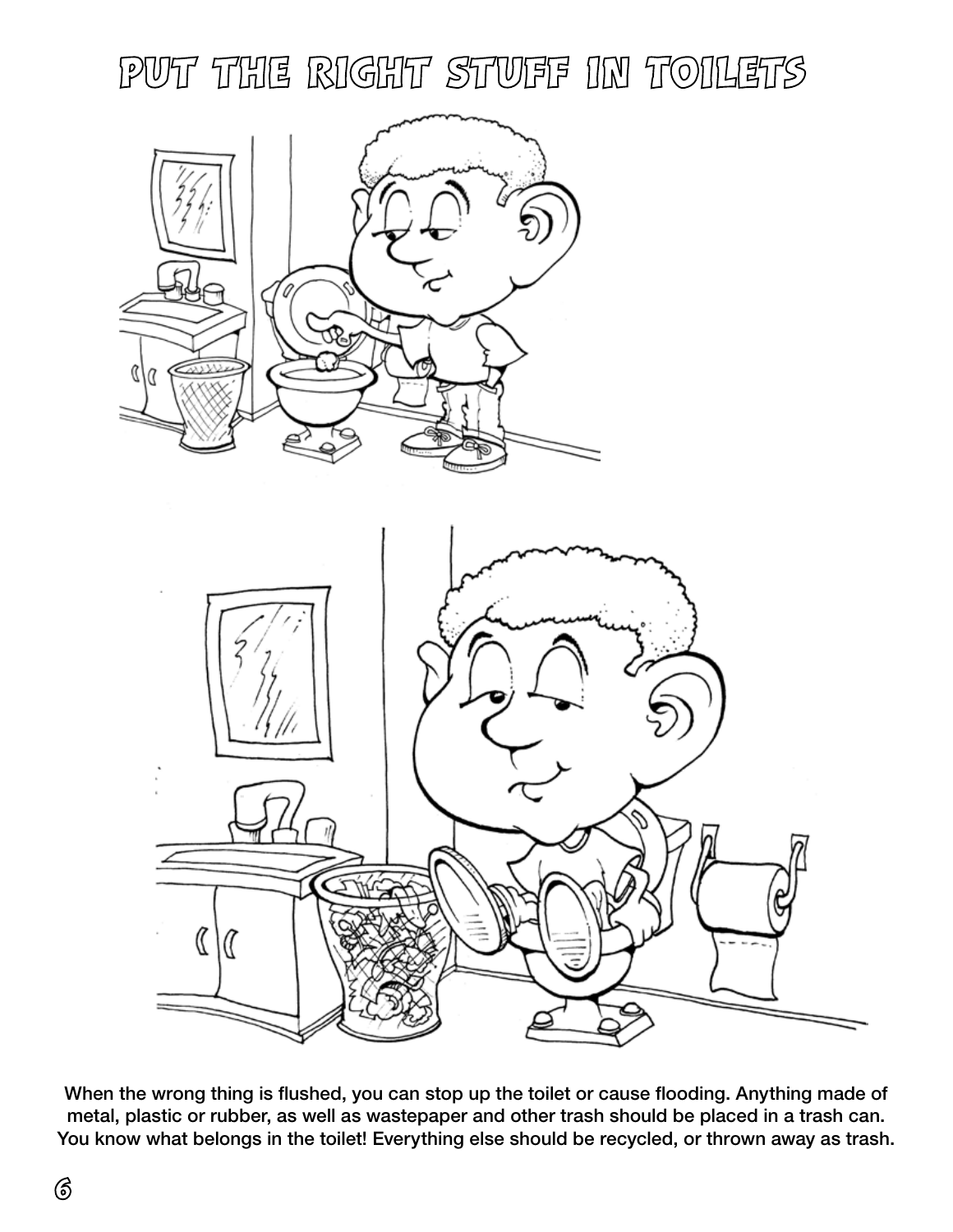DO YOUR PART IN THE WATER GYGLE -**DRINK WATER** 



While you are taking care of water, take care of yourself. Your body is 65% water; drink lots of clean water to stay healthy.